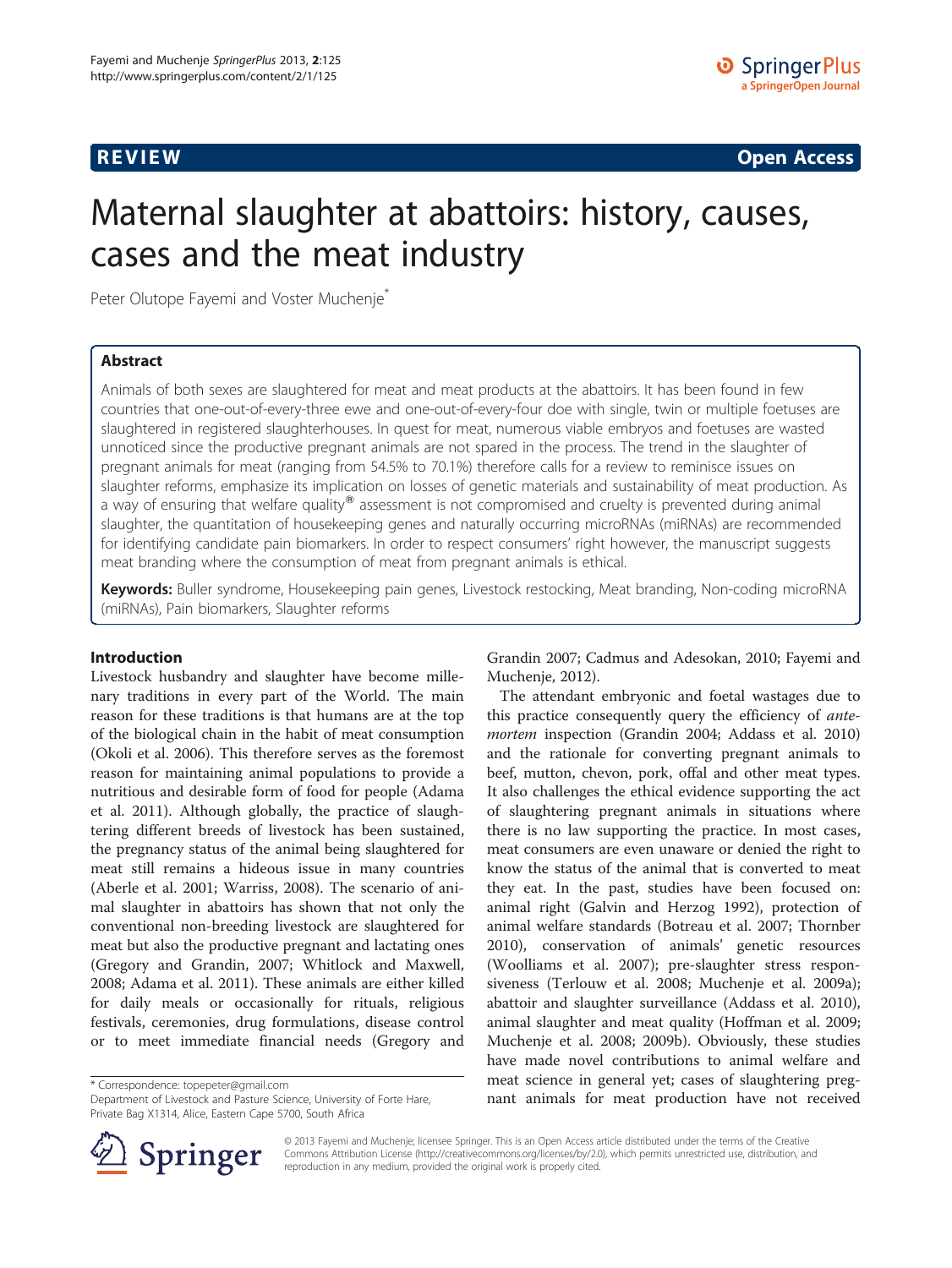adequate attention. Hence, this review therefore attempts to: retrace history behind the promulgation of slaughter reforms; highlight causes and cases of maternal slaughter. It also suggests some ideas on how the quantitation of pain biomarkers can aid "humane slaughter of animals or Welfare Quality $^{\circledR}$  assessment" for preventing cruelty to animals at slaughter, curbing the extinction of meat species and for respecting consumers' right.

# Reminiscence on abattoir and slaughter reforms

The practice of animal slaughter to produce meat for consumption is inadvertently dated back to antiquity. The history behind the existence of public abattoirs had been traced to Roman civilization and France, between 15th and 16th centuries (Bello and Oyedemi, [2009\)](#page-5-0). The law of 1890 in Italy required that public abattoirs be provided in all communities of more than six thousand inhabitants (Oldfield [1895\)](#page-6-0). Similar developments were reported in Norway, Sweden, Denmark, Netherlands and Rumania (Jode et al. [1906\)](#page-5-0). During the 1880's and early 1890's, the animal-protectionists, veterinarians and anti-Semitic societies in Saxony and in parts of Germany consequently lobbied for slaughterhouse reforms (Judd [2003](#page-5-0)). They sought the licensing of slaughterers and the restriction of the abattoir operations to men only. They also proposed the implementation of stricter inspection procedures and the stunning of animals into a state of unconsciousness before their slaughter. These groups as well, called for change because they were convinced that the current state of affairs in the municipally-run slaughter houses posed a risk to the public's health (Judd [2003](#page-5-0)). In their view, the activities at the abattoir allegedly encouraged cruel behaviour, attracted unsavoury characters from employees and were responsible for the accumulation of contaminants from its dirty and bloody surfaces (Judd [2003](#page-5-0); Ubwa et al. [2013](#page-6-0)).

Saxon animal protectionists also expressed concern with the traditional ways in which animals were slaughtered for food (Metcalf [1989;](#page-5-0) Judd [2003;](#page-5-0) Lavi [2007\)](#page-5-0). The concern later became the Dutch Veterinarians' motto:

'Hominum animaliumque saluti, 'to the benefit of man and animal alike' indicating their role in maintaining animal resources and protecting animal and human health (Smith and Philips [2002](#page-6-0)). Laws for the protection of animals existed in the Australian states before Australia's federation in 1901 (Jode et al. [1906\)](#page-5-0) and remained the dominant policy instrument for animal welfare until the 1980s. These laws were directed against cruelty which was interpreted as willful or needless infliction of pain or spiteful neglect of the animal (Grandin [2004\)](#page-5-0). While the prevention of cruelty to animal acts were revised regularly to keep pace with the time, it became apparent in the latter half of the twentieth century that these anti-cruelty acts provided insufficient protection for animal welfare (Thornber [2010](#page-6-0)). This is because the subject of animal slaughter and their pre-slaughter welfare is considered to be very unpleasant. Often, the personnel concerned prefer not to know the details of what goes on inside a slaughterhouse or rather feel secured to conceal it in order to avoid controversy or suspicion (Grandin [2004\)](#page-5-0).

# Cases of slaughtering pregnant animals at the abattoirs

Ideally, sound economic livestock management, demands that animals sold for slaughter should be mainly males and reproductively inactive females (Opara et al. [2006](#page-6-0); Abdulkadir et al. [2008](#page-5-0); Cudworth [2008;](#page-5-0) Riehn et al. [2010](#page-6-0)). In various slaughterhouses nevertheless, cases of converting productive, clinically healthy livestock at different gestational stages into meat have been reported (Table 1 & Figure [1\)](#page-2-0). A study on the Ethiopian Highland sheep showed that 70.1% ewes were found pregnant in the process of slaughter and 24% of them were with twins (Mukasa-Mugerwa and Tekelye, [2003](#page-5-0)). The record from a semi-arid abattoir in Nigeria, also confirmed that 34.3% (of the 0.26 million) ewes were pregnant at the point of slaughter (Muhammad et al. [2009](#page-5-0)). Earlier in the same region, out of 0.21 million goats that are slaughtered yearly, 26.1% of these 'does' were pregnant Sanusi et al. [\(2006\)](#page-6-0). The result further

Table 1 Pregnancy stage and foetal number of slaughtered pregnant animals

| Animal  | Pregnancy stage (1st -3rd Trimester) |                 |          | Foetal number |       |          | <b>Sources</b>                                                                 |
|---------|--------------------------------------|-----------------|----------|---------------|-------|----------|--------------------------------------------------------------------------------|
|         | 1st $(\%)$                           | 2nd (%)         | 3rd(%)   | Single        | Twin  | Multiple |                                                                                |
| Buffalo | $NS*$                                | $NS*$           | $NS*$    | Single        | $NS*$ | $NS*$    | Khan and Khan (1989).                                                          |
| Carmel  | $NS*$                                | 2 <sub>nd</sub> | $NS*$    | $NS*$         | $NS*$ | $NS*$    | Sonfada et al. (2009).                                                         |
| Cows    | $NS*$                                | 15.00           | 15-26.67 | Single calf   | 90%   | 90%      | Singleton (1996); Opara et al. (2006); Ernst,<br>2009 and Riehn et al. (2010). |
| Does    | $NS*$                                | $NS*$           | $NS*$    | $NS*$         | $NS*$ | $NS*$    | $\sim$                                                                         |
| Mares   | $NS*$                                | $NS*$           | $NS*$    | $NS*$         | $NS*$ | $NS*$    | $\sim$                                                                         |
| Sows    | $NS*$                                | $NS*$           | $NS*$    | $NS*$         | $NS*$ | $NS*$    | $\sim$                                                                         |
| Ewes    | $NS*$                                | $NS*$           | $NS*$    | $NS*$         | 24%   | $NS*$    | Mukasa-Mugerwa and Tekelye (2003).                                             |

NS\*: Not Specified.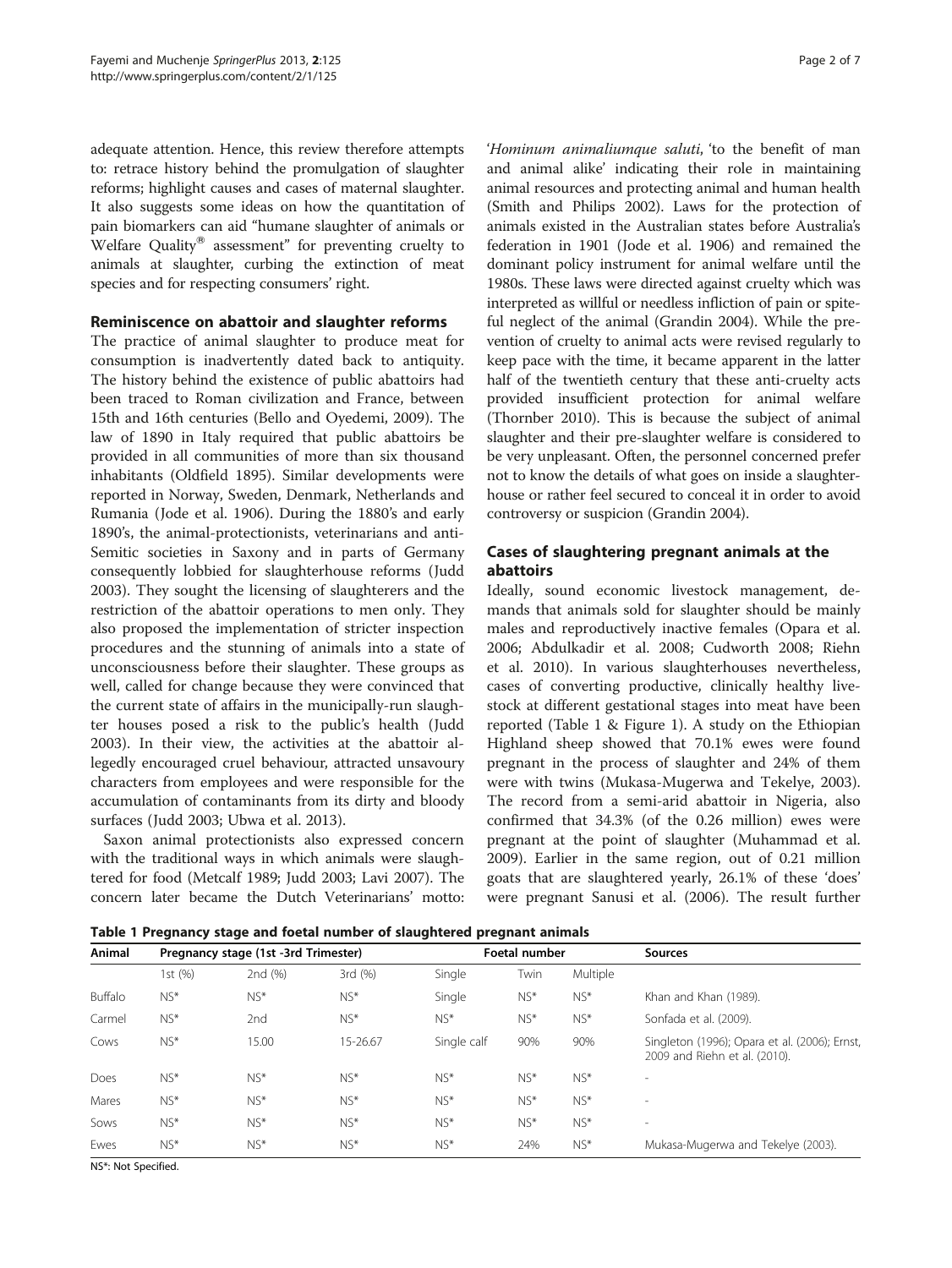<span id="page-2-0"></span>

showed that many pregnant cows were slaughtered (62%) for meat and more male foetuses (56.7%) were wasted than the female foetuses in the process Adama et al. ([2011](#page-5-0)). Approximately 15% of the heifers in 53 German slaughterhouses attested to their pregnancy at the point of slaughter (Riehn et al. [2010](#page-6-0)).

In all these cases, various pregnancy diagnoses have been adopted to ascertain the status of the meat species presented for slaughter. This is necessary as a means of conserving valuable genetic resources from livestock and consequently work towards sustainability of meat production (Ślósarz et al. [2007;](#page-6-0) Verberckmoes et al. [2004](#page-6-0); Whitlock and Maxwell [2008;](#page-6-0) Grazul-Bilska et al. [2010](#page-5-0)) using pregnancy-associated glycoproteins as biomarkers (Garbayo et al. [2000](#page-5-0); Jerome [2012\)](#page-5-0). The presence of early conceptus proteins such as ovine Trophablast protein I (OTP-1) which prevents the release of  $PGF2α$ has also been used for pregnancy diagnosis in sheep (Bretzlaff and Romano [2001](#page-5-0)) and the appearance of cytokinen at approximately day 15 post mating as pregnancy indicator in goats (Goossens et al. [1998](#page-5-0)). Laparoscopy, laparotomy within 18–25 day post mating and serum progesterone (P4) values higher than 1 ng/ml; the secretion of 17& 22–24 KDa proteins on day 17 post mating in the caprine conceptus, non-return to eostrus and the expression of follistatin and activin during oestrous cycle confirmed follicular development at slaughter have been reported in literature too (Wani [1982](#page-6-0); Xia et al. [2010](#page-6-0)).

More than 90% of the affected animals in different states of gravidity have also been found slaughtered during the last two trimesters of pregnancy. Among many techniques, several authors (Tajik et al. [2001](#page-6-0); Boscos et al. [2003;](#page-5-0) Verberckmoes et al. [2004;](#page-6-0) Yotov [2007](#page-6-0) have confirmed the pregnancy status at second trimester using: maternal serum alpha fetoprotein (MSAFP) levels; maternal serum chorionic gonadotropin levels (α hCG, beta hCG peak concentration); unconjugated estriol; inhibin ( $\alpha$  and β-inhibins); multiple marker screening; neutrophils alkaline phosphatase; scwangeschafts protein1; the proform of eosinophil major basic protein (proMBP); placental isoferrintin p43 component; foetal cell sorting; bioactive modulators (E2 and  $F_{2\alpha}$ ) and metabolizing enzymes for characterization of DNA<sup>+.</sup> In their third trimester, palpation and ballotment; foetal measurements; ultrasonography and morphology imaging of endometrial have established the pregnancy status of cows, does, ewes, mares, sows and others (Beg et al. [2001;](#page-5-0) Bretzlaff and Romano [2001;](#page-5-0) Calamari [2001](#page-5-0); Flores et al. [2001](#page-5-0); Verberckmoes et al. [2004](#page-6-0); Whitlock and Maxwell, [2008](#page-6-0); Grazul-Bilska et al. [2010](#page-5-0)).

The visual assessment of the reproductive tracts from the right and left side and, the palpation of the uterus, ovaries and oviduct have been used at a local abattoir in Pakistan to substantiate that 61% of the cows were pregnant at the point of slaughter (Khan and Khan, [1989](#page-5-0)). In buffaloes and cows, each pregnancy was reported comprising a single foetus with the distribution of 51.11% on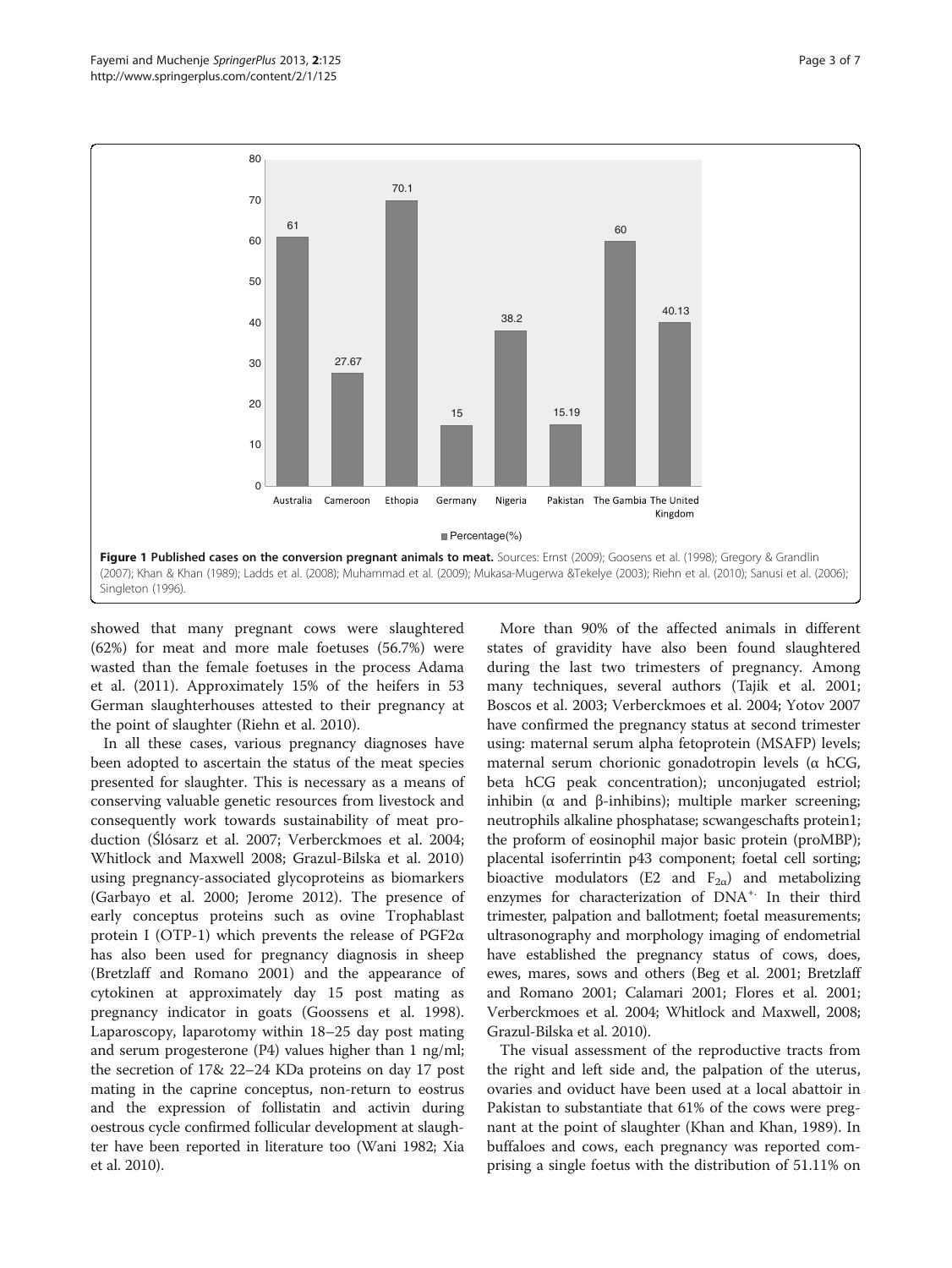the right and 48.88% on left side in buffaloes whereas in cows, 57.14% on the right and 42.85% on left side (Khan and Khan [1989](#page-5-0); Ladds et al. [2008](#page-5-0)). Harvested ovaries from the slaughtered animals have equally shown evidence of current and past reproductive states of such animals in the form of follicles at varying stages of oestrous cycles, embryonic trophoblastic adhesions, implantation and foetal-placental developments (Arthur et al. [1982;](#page-5-0) Bretzlaff and Romano [2001;](#page-5-0) Okoli et al. [2006](#page-6-0)).

# Socio-economic and physiologic reasons for converting pregnant animals to meat

Literature has shown that the wastage of the conceptus through haphazard slaughter of pregnant livestock is one of the practices man has ever used against his production endeavour (Garba et al. [1998](#page-5-0); Umar et al. 2006; Bello et al. [2008\)](#page-5-0). This has been observed as a key factor responsible for protein malnutrition in some African countries and a possible constraint to future livestock populations in the continent (Nwakpu and Osakwe [2007](#page-5-0); Ademola [2010;](#page-5-0) Cadmus and Adesokan [2010](#page-5-0)). On the contrary, the act of maternal slaughter (in most cases) tends to frustrate the efforts of breeders, geneticists and nutritionists as it poses the risk of widening the gap of animal protein requirements by meat consumers (Khan and Khan [1989](#page-5-0)). Poor financial condition of the farmers and ignorance of the pregnancy state of the animals (Figure 2) were the reasons advanced for culling and slaughtering pregnant livestock (Sanusi et al. [2006](#page-6-0); Muhammad et al. [2009\)](#page-5-0).

The exploitation of conjugated equine oestrogen (CEE) from pregnant horses for the treatment of menopausal syndrome in women is another reason behind the slaughter of pregnant horses for meat. The utilization of this hormone for alleviating age-related mnemonic decline or for improving spatial reference memory and for the prevention of scopolamine-induced amnesia is connected with the reason for massive slaughter of pregnant horses (Frick et al. [2002](#page-5-0); Creidi et al. [2005\)](#page-5-0). The extraction of Premarin from pregnant horse to enhance the facial skin of ageing post-menopausal women also support, the biochemical benefits for the slaughter of pregnant animals in some countries (Williams [1994](#page-6-0); Frick et al. [2002](#page-5-0)).

The recurrence of spontaneous abortion by pregnant heifers within 3 weeks of arrival at the feedlots has been noted by some farmers as a rationale for presenting their pregnant heifers for slaughter. The disruptive bulling behaviour being recognised was implicated by other farmers for slaughtering pregnant cows by Gregory and Grandlin ([2007\)](#page-5-0). The occurrence of bulling amounting to 11% during the peak period in autumn and winter has always left the victimized in-calf cows ill as a result of unwanted mounting by the buller steers. The exhibition of buller syndrome by the bulling steers usually influences some cattle farmers in the USA to cull their injured pregnant cows. The depressions in the beef market in the United State of America have sometimes compelled farmers as well to offer 1–3% of their pregnant heifers for slaughter and retain fewer heifers on their farms as breeding replacements (Gregory and Grandin [2007\)](#page-5-0). It was reported that a total of 28.29% of cows in their third trimester of pregnancy were culled because of infertility, 21.8% for mastitis and 15.8% as a result of old age (Singleton [1996;](#page-6-0) Ernst [2009\)](#page-5-0).

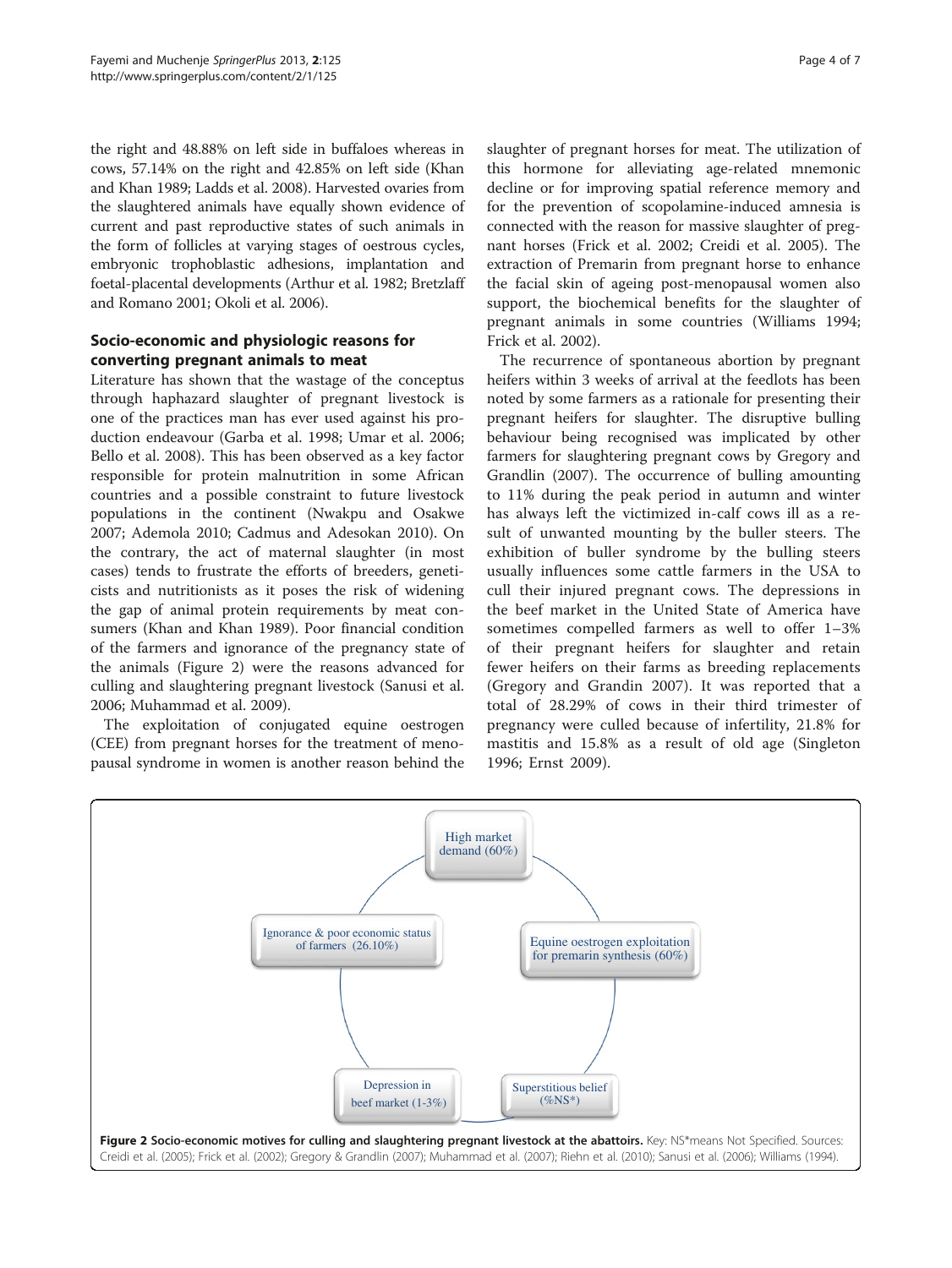Approximately, 27.3% of the farmers who consigned these animals for slaughter were ignorant of the fact that the cows were actually pregnant but only 21.8% of the farmers were aware of the physiological status of these cows. At least 6% of the culled cows were "discarded" for fertility reasons when they were actually pregnant. Otherwise known as euthanasia, few authors have indicated that emergency slaughter may be an exceptional situation that might necessitate slaughtering pregnant animals (Grandin [1994;](#page-5-0) Butterworth, [2000;](#page-5-0) Biggs and Blackwell [2005\)](#page-5-0). When emergency slaughter remains the only alternative, it is expected that the farmer contact the slaughter operators and the Official Veterinarian must rather be present during the ante-mortem and post-mortem inspection to declare the meat either fit or unfit for human consumption (Gregory and Grandin [2007](#page-5-0)). This is the only permissible situation in the USA when maternal slaughter will not be considered as cruelty to the animal (Singleton [2010\)](#page-6-0) otherwise; fines will be paid by the culprit (Perera [2006;](#page-6-0) Cowan [2012](#page-5-0)).

In the USA and Sri Lanka, a sum of one hundred thousand Sri Lankan Rupee (Rs 100,000.00; which is equivalent to USD 888.54) is paid as fine in Sri Lanka for violating the revolutionary legislation on cruelty to animals (Perera [2006\)](#page-6-0). The guilty abattoir operator in the USA goes through chains of punishments. The license of the convicted abattoir operator will either be suspended or revoked for conviction of a felony and offense on animal cruelty. A sum of one thousand US Dollar is paid for the first offense, five thousand USD for the second and ten thousand USD for the third and subsequent offenses for cruelty on livestock including maternal slaughter of animals at slaughterhouses (Laura [2010\)](#page-5-0). The United States of America also has a version of H.R.2744 (USDA's FY2006) appropriation bill to prohibit non-ambulatory livestock (also called downers) from being slaughtered for human food (Cowan [2012\)](#page-5-0).

# Conclusion and recommendation on maternal slaughter

Non-conformity to the rules for which only unproductive, infertile, sterile, old or accidentally injured animals are allowed to be slaughtered shows as a drift from the original code of conduct on public abattoir operation (Jode et al. [1906](#page-5-0); Judd [2003\)](#page-5-0). So far from pre-slaughter welfare perspective, no information is available on pain manifestations and anoxic signals that accompany the production of cytotoxic cascade and activation of brain damaging processes when pregnant animals are slaughtered. Due to human preference for veal, a study has shown that calf foetuses do not feel pains when electrically stunned based on the impact of endogenous neuron-inhibitors Mellor et al. ([2005](#page-5-0)); Mellor ([2010](#page-5-0)). Hitherto, there is no report indicating if the same is obtainable when pregnant cows, ewes, mares, does, sows and others are stunned before exanguination. Through indigenous knowledge system (IKS) where animals are slaughtered without stunning, dearth of information still exists even when pregnant animals, calves, lambs or kids are conducted through traditional slaughter proceedings (Fayemi and Muchenje [2012\)](#page-5-0).

As postulated in cellular genomics (Bartel [2004;](#page-5-0) Moqil [2012](#page-5-0)), there is a possibility that studies on the roles of naturally occurring non-coding micro ribonucleic acids (miRNAs) might profoundly inhibit the expression of pain genes and epigenetic mechanisms. Since miRNAs are endogenously produced, its molecular mechanism fuels the binding of small-interfering RNA strands to Argonaute proteins to form effectors complexes known as RNA induced silencing complex. In animals, miRNAs function in a way to direct mRNA cleavage or repress translation of complementary RNAs during brain development, organogenesis, pathways signalling, apoptosis, metabolism, cardiogenesis and many other biological processes (McDaneld [2009;](#page-5-0) Wang et al. [2010\)](#page-6-0). It becomes expedient in future studies therefore, to link the roles of endogenous neuron-inhibitors with changes in noiceptors miRNA producing enzymes while pregnant meat species undergo stunning and slaughter processes at the abattoir or in traditional settings.

Moreover, research efforts should be directed to use appropriate pain biomarkers at different parity stages to characterize response to slaughter pains (with or without stunning) by pregnant animals. Molecular quantification of neuropathic biomarkers (ubiquitin C-terminal hydrolase-L1; S-100β neuroprotein; glial fibrillary acidic protein; neuron specific enolase, etc.) will be necessary to ascertain the degree of gene disorder or analgesic sensitivity of pregnant animals at slaughter. The characteristic expressions of housekeeping genes are also suggested as means of understanding syndromes featuring absence or presence of relevant pain candidate genes in pregnant animals at slaughter. More studies should also be focused on:

- The breed of livestock that is more prone to maternal slaughter and subtle erosion of genetic materials.
- Restocking programme of meat species commonly slaughtered when pregnant.
- Kind of pregnancy (normal or ectopic) and foetal physiological condition from livestock that are presented for slaughter.
- Diet -related risk factor or diet intervention related to the consumption of meat from pregnant animals.
- Creation of consumer awareness and branding of meat from pregnant animals.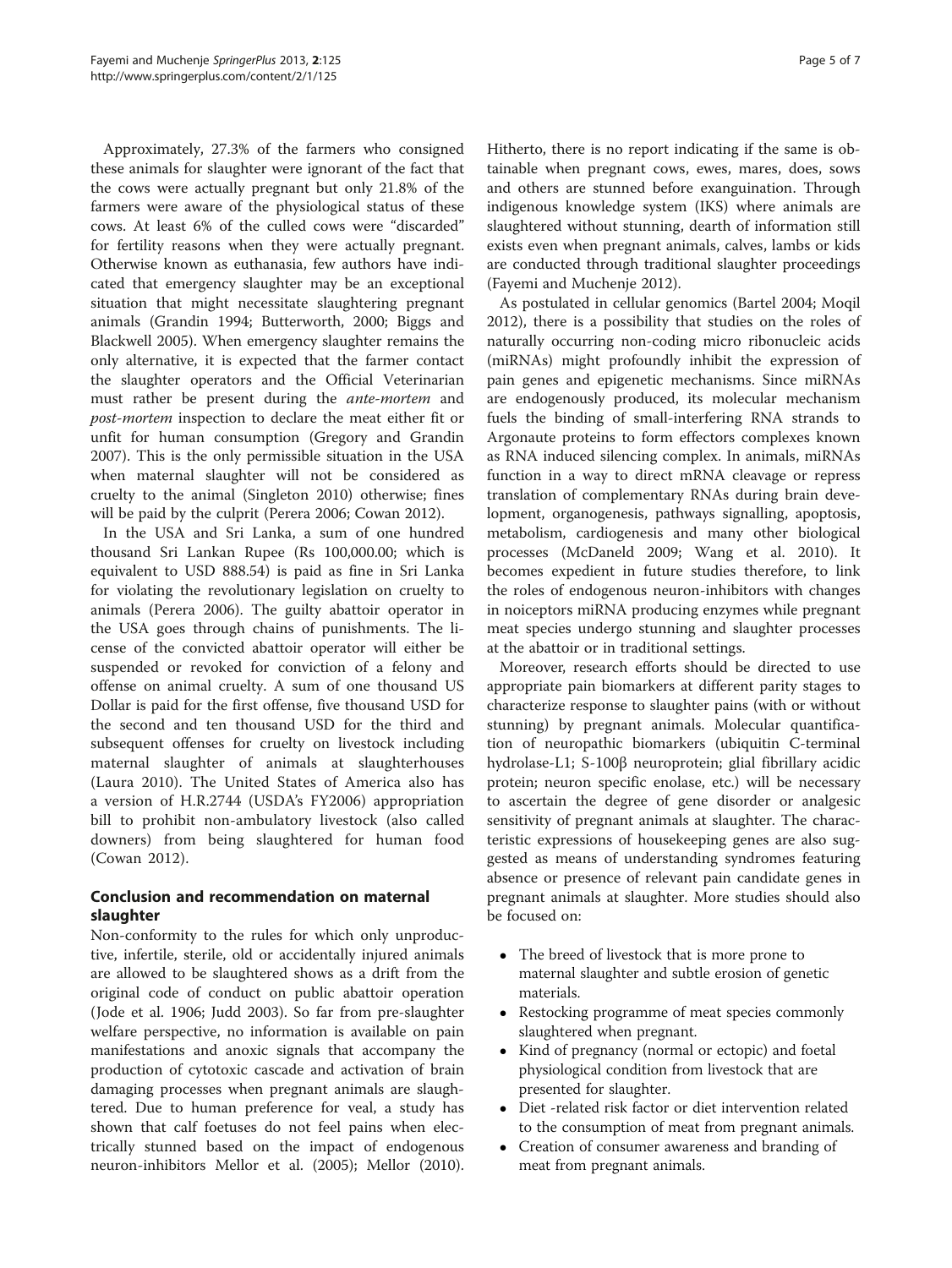#### <span id="page-5-0"></span>Competing interests

The authors declare that they have no competing interests.

#### Authors' contribution

POF drafted the manuscript and VM fully participated in the critique/ sequence alignment. Both authors read and approved the final version of the manuscript.

### **Acknowledaments**

The authors are grateful to Govan Mbeki Research and Development Centre (GMRDC) and the National Research Foundation (NRF Project T134) for providing financial assistance for this work.

#### Received: 22 January 2013 Accepted: 4 March 2013 Published: 22 March 2013

#### References

- Abdulkadir U, Jiya EZ, Kosu SA (2008) Survey of fetal wastages: a case study of Makurdi abattoir in Benue State from 1997 to 2002. Pak J Nutr 7(3):450–452
- Aberle ED, Forrest JC, Gerrard DE, Mills EW (2001) Principles of Meat Science, vol 4, Thirdth edn. Kendall/Hunt Publishing Company, USA, pp 92–95
- Adama JY, Shiawoya EL, Michael N (2011) Incidence of foetal wastages of cows slaughtered in Minna abattoir, Niger state. Nigeria J Appl Biosci 42:2876–2881
- Addass PA, Midau A, Milka M, Tizhe MA (2010) Assessment of Abattoir foetal wastage of cattle, sheep and goat in Mubi main Abattoir Adamawa State. Nigeria World J Agri Sci 6(2):132–137
- Ademola AI (2010) Incidence of fetal wastage in cattle slaughtered at the Oko-Oba Abattoir and Lairage, Agege, Lagos, Nigeria. J Vet Res 3(3):54–57
- Arthur GH, Moakes DE, Pearson H (1982) Veterinary Reproduction and Obstetrics, 5th edn. Bailliere Tindall, London
- Bartel DP (2004) MircoRNAs: genomics, biogenesis, mechanism and function. Cell 116:281–297
- Beg MA, Bergfelt DR, Kot K, Wilt bank MC, Ginther JO (2001) Follicular fluid factors granulose-cell gene expression associated with follicle deviation in cattle. Biol Repro 64:432–441
- Bello MB, Garba HS, Sonfada ML (2008) Foetal wastages in camels slaughtered at Sokoto municipal abattoir, Sokoto. J Vet Sci 7(1):46–49
- Bello YO, Oyedemi DTA (2009) The Impact of Abattoir activities and Management in Residential Neighbourhoods: A Case study of Ogbomoso, Nigeria. J Soc Sci 19(2):121–127
- Biggs A, Blackwell JM (2005) Emergency slaughter, and changes to the OTM rule. Vet Rec 157(16):490–491
- Boscos CM, Samartzi FC, Lymberopoulos AG, Stefanakis A, Belibasaki S (2003) Assessment of progesterone concentration using enzyme immunoassay for early pregnancy diagnosis in sheep & Goats. Repro Dom Anim 38(3):170–174
- Botreau R, Bonde M, Butterworth A, Perny P, Bracke MBM, Capdeville J, Veissier I (2007) Aggregation of measures to produce an overall assessment of animal welfare. Part 1:a review of existing methods. Anim 1(8):1179–1187
- Bretzlaff KN, Romano JE (2001) Advanced reproductive techniques in goats. Vet Clin North Am Food Anim Pract 17(2):421–434
- Butterworth A (2000) Euthanasia of large animals. Vet Rec 147(3):84
- Cadmus SIB, Adesokan HK (2010) Bovine fetal wastage in Southwestern Nigeria: A survey of some abattoirs. Trop Anim Health Prod 42(4):617–621
- Calamari CV (2001) Evaluation of two methods for early pregnancy diagnosis in ewe: transectal ultrasonography and pregnancy detector for small ruminant (DPPR-80<sup>®</sup>). DPPR80R, 57
- Cowan T (2012) Horse slaughter prevention bills and issues. Congressional Research Servic, pp 1–11, Available on: [www.crs.gov.](http://www.crs.gov) Acceessed in February 2013
- Creidi P, Faivre B, Agache P, Richard E, Haudiquet V, Sauvanet JP (2005) Effect of a conjugated oestrogen (Premarin®) cream on ageing facial skin: a comparative study with a placebo cream. International Health Foundation South-East Asia Study 19(3):211–223
- Cudworth E (2008) Most farmers prefer Blondes': The Dynamics of anthroparchy in Animals Becoming Meat. J Crit Anim Stud 6(1):32
- Ernst S (2009) Pregnancy at slaughter: What Happens to the Calves? Part1. Anim., Available on:<http://animals.change.org>
- Fayemi PO, Muchenje V (2012) Meat in African context: From history to science. Afr J Biotechnol 11(6):1298–1306
- Flores JM, Sanchez MA, Nieto A, Sanchez B, Gonzalez M, Garcia P (2001) Detection of estrogen alpha and progesterone receptors and cell proliferation in the uterus during early pregnancy in goat. Theriog 56(2):341–355
- Frick KM, Fernandez SM, Bulinski SC (2002) Estrogen replacement improves spatial reference memory and increases hippocampal synaptophysin in aged female mice. Neurosci 115(2):547–558
- Galvin SL, Herzog HA (1992) Ethical ideology, animal rights activism and attitudes toward the treatment of animals. Ethics and Behavior 2:141–149
- Garba HS, Hassan WA, Akingbemi BT (1998) Foetal wastage through slaughtering of pregnant cattle at the Sokoto abattoir. J Trop Vet 10:123–126
- Garbayo JM, Green JA, Manikkam M, Beckers JF, Kiesling DO, Ealy AD, Roberts RM (2000) Caprine pregnancy-associated glycoproteins (PAG): their cloning, expression, and evolutionary relationship to other PAG. Mol Reprod Dev 57(4):311–322
- Goossens B, Osaer S, Kora S, Chandler KJ, Petriel L, Thevasagayam JA, Woolhouse T, Andersan J (1998) Abattoir survey of sheep and goats in The Gambia. Vet Res 142(11):277–281
- Grandin T (1994) Euthanasia and slaughter of livestock. J Am Vet Med Ass 204:1354–1360
- Grandin T (2004) Restaurant Animal Welfare Audits of Stunning and Handling in federally inspected U.S. and Canadian beef, veal, pork, lamb, and poultry slaughter plants. Available on: http//[www.grandin.com/survey](http://www.grandin.com/survey)
- Grazul-Bilska AT, Borowicz PP, Johnson MJ, Minten MA, Bilski JJ, Wroblewski R, Redmer DA, Reynolds LP (2010) Placental development during early pregnancy in sheep: vascular growth and expression of angiogenic factors in maternal placenta. Repro 14:165–174
- Gregory NG, Grandin T (2007) Animal Welfare and Meat Production, 2nd edn. CABI Int, Wallingford, Oxfordshire, United Kingdom, pp 168–190
- Hoffman LC, Cloette SJ, van Schalkwyk SJ, Botha SSC (2009) Effect of bleeding method and low voltage electrical stimulation on meat quality of ostriches. S Afri J Anim Sci 39(3):206–213
- Jerome A (2012) An overview on Pregnancy Associated Glycoproteins in Cattle and Buffalo. J Adv Vet Res 2:50–58
- Jode L, Martel H, Mallet J (1906) Les Abattoirs Publics. H. Dunod et E. Pinat Editeurs, Paris
- Judd R (2003) The Politics of Beef: Animal Advocacy and the Kosher Butchering. Jewish Soc Stud 10(1):117–150
- Khan MZ, Khan A (1989) Frequency of Pregnant Animals slaughtered at Faisalabad Abattoir. J Islam Acad Sci 2(1):82
- Ladds PW, Summers PM, Humphrey JD (2008) Pregnancy in slaughtered cows in North-Eastern Australia: Incidence and Relationship to pregnancy diagnosis, season, age and carcass weight. Australian Vet J 51(10):472–477
- Laura A (2010) Conference Committee endorses strong penalties for humane slaughter law violations. Animal Law Coalition, Available in http/[/www.](http://www.animallawcoalition.com/farm-animalsarticles) [animallawcoalition.com/farm-animalsarticles](http://www.animallawcoalition.com/farm-animalsarticles)
- Lavi S (2007) Animal Laws and the Politics of life: Slaughterhouse Regulation in Germany-1870 to 1917. Theo Inq Law 89(1):10–15
- McDaneld TG (2009) MicroRNA: Mechanism of gene regulation and application to livestock. J Anim Sci 87(E-Suppl):21–28
- Mellor DJ (2010) Galloping Colts. Foetal feelings and reassuring regulations: Putting Animal-Welfare Science into Practice J Vet Med Educ 37(1):94–100
- Mellor DJ, Diesch TJ, Gunn AJ, Bennet L (2005) The importance of awareness for understanding foetal pain. Brain Res Rev 49:455–471
- Metcalf MF (1989) Regulating slaughter: Animal protection and Anti-Semitism in Scandinavia, 1880–1941. Pat Prej 23(3):32–48
- Mogil JS (2012) Pain genetics: past, present and future. Trends Genet 28(6):258–266

Muchenje V, Dzama K, Chimonyo M, Raats JG, Strydom PE (2008) Meat quality of Nguni, Bonsmara and Aberdeen Angus steers raised on natural pasture in Eastern Cape. South Meat Sci 79:20–28

- Muchenje V, Dzama K, Chimonyo M, Strydom PE, Hugo H, Raats JG (2009a) Some biochemical aspects pertaining to beef eating quality and consumer health: A review. Food Chem 112:279–289
- Muchenje V, Dzama K, Chimonyo M, Strydom PE, Raats JG (2009b) Relationship between pre-slaughter stress responsiveness and beef quality in three cattle breeds. Meat Sci 81:653–657

Muhammad BF, Haruna IY, Abdulsamad AM, Bichi JM (2009) Foetal wastage in Northern Nigerian: The case of Gombe abattoir, Gombe State. Proceedings of the 13th Annual Conference of Animal Science (ACAS '08). ABU, Zaria 13:124–127

- Muhammad IR, Ashiru R, Abdullahi AY (2007) Implications of the slaughter of pregnant ewes and does to the future stock in the semi-arid urban abattoirs. J Anim Vet Adv 6(6):819–822
- Mukasa-Mugerwa E, Tekelye B (2003) The reproductive performance of Ethiopian Highland sheep. Ani Repro Sci 17(1–2):95–102
- Nwakpu PE, Osakwe II (2007) Trends in volume and magnitude of foetal waste of slaughter Animals (2000–2005) in Ebonyi State of Nigeria. Res J Anim Sci 1(1):30–35